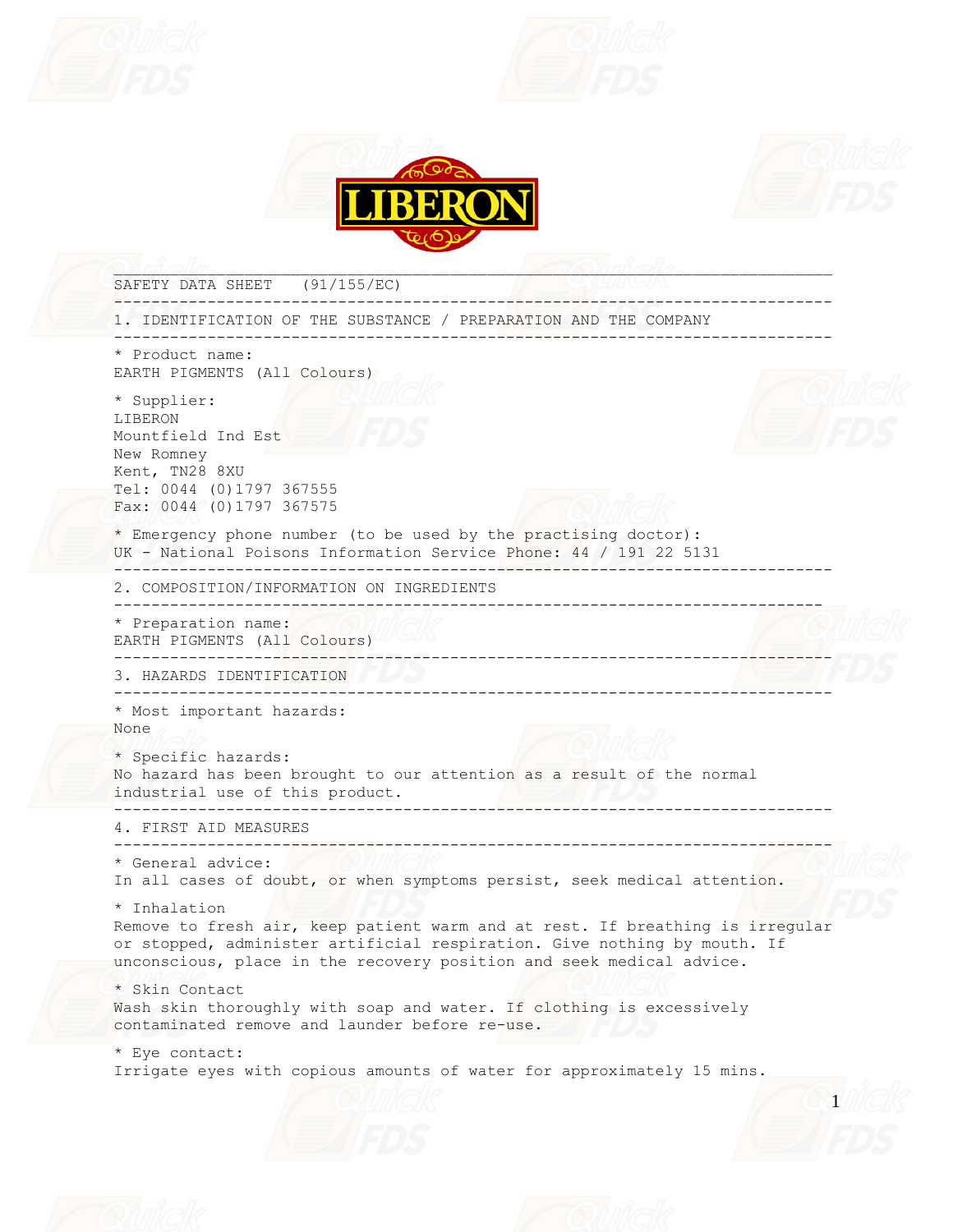



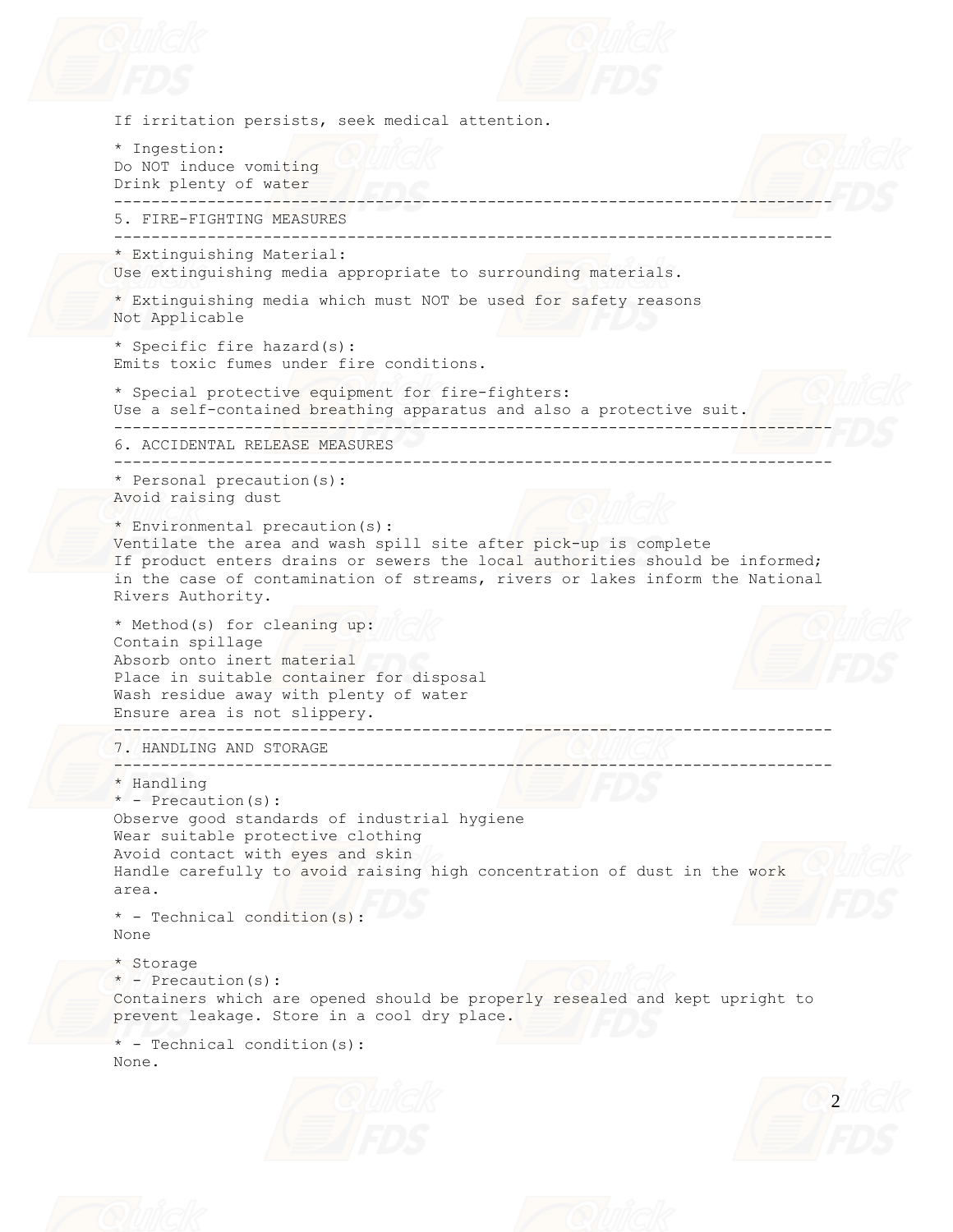

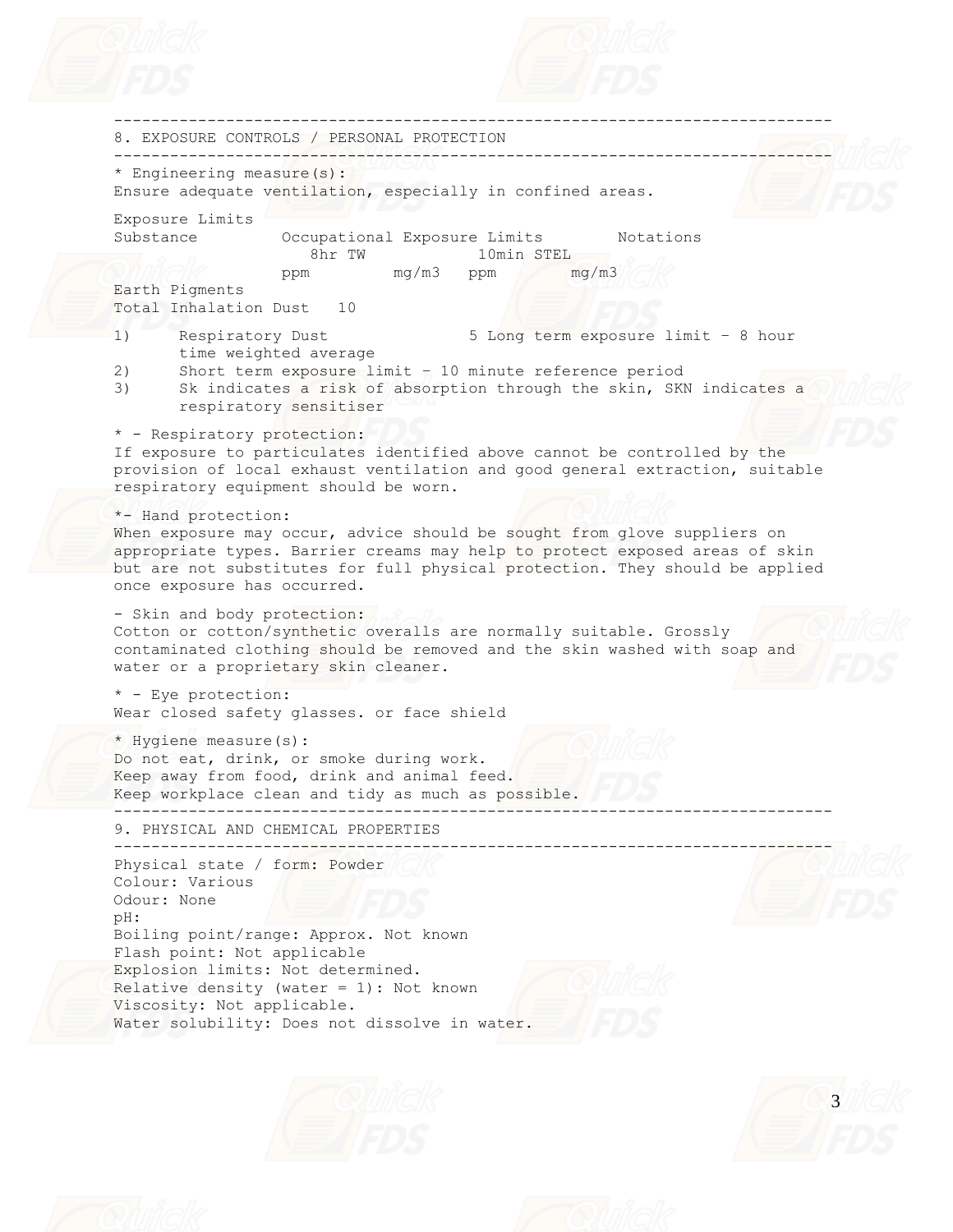



| 10. STABILITY AND REACTIVITY<br>____________________________                                                                                                                                                                                                                                                                                    |  |
|-------------------------------------------------------------------------------------------------------------------------------------------------------------------------------------------------------------------------------------------------------------------------------------------------------------------------------------------------|--|
| -------------------<br>* Stability:                                                                                                                                                                                                                                                                                                             |  |
| Stable under normal conditions of use                                                                                                                                                                                                                                                                                                           |  |
| *Conditions to avoid:<br>None known                                                                                                                                                                                                                                                                                                             |  |
| *Materials to avoid:<br>None known                                                                                                                                                                                                                                                                                                              |  |
| *Hazards decomposition:<br>None known                                                                                                                                                                                                                                                                                                           |  |
| 11. TOXICOLOGICAL INFORMATION                                                                                                                                                                                                                                                                                                                   |  |
| * General information(s):<br>There is no data available on the product itself.<br>Periodical medical test is recommended to check for any effects from repeated<br>exposure.                                                                                                                                                                    |  |
| 12. ECOLOGICAL INFORMATION                                                                                                                                                                                                                                                                                                                      |  |
| * General information(s):<br>There is no data available on the product itself.                                                                                                                                                                                                                                                                  |  |
| 13. DISPOSAL CONSIDERATIONS                                                                                                                                                                                                                                                                                                                     |  |
| ---------------------------<br>----------------------<br>* Dispose of in accordance with local regulations                                                                                                                                                                                                                                      |  |
| CO/C_________________________________<br>14. TRANSPORT INFORMATION                                                                                                                                                                                                                                                                              |  |
| ----------------------------------<br>General information(s):<br>Not classified as dangerous for carriage according to the current EC<br>requlations.                                                                                                                                                                                           |  |
| ___________________________<br>15. REGULATORY INFORMATION<br>--------------------------------                                                                                                                                                                                                                                                   |  |
| * Labelling:<br>Not classified as dangerous for supply according to the current EC<br>requlations                                                                                                                                                                                                                                               |  |
| 16. OTHER INFORMATION<br>___________________________                                                                                                                                                                                                                                                                                            |  |
| * According legislation(s):<br>This safety data sheet is in compliance with EC directives and adaptations<br>no.:<br>91 / 155                                                                                                                                                                                                                   |  |
| * Important remarks:<br>Information in this safety data sheet is based on actual knowledge in our<br>possession and our experience.<br>It is recommended to pass the information of this safety data sheet,<br>eventually in an appropriated form, to the users.<br>No liability will be accepted (except as otherwise provided by law) arising |  |
|                                                                                                                                                                                                                                                                                                                                                 |  |
|                                                                                                                                                                                                                                                                                                                                                 |  |